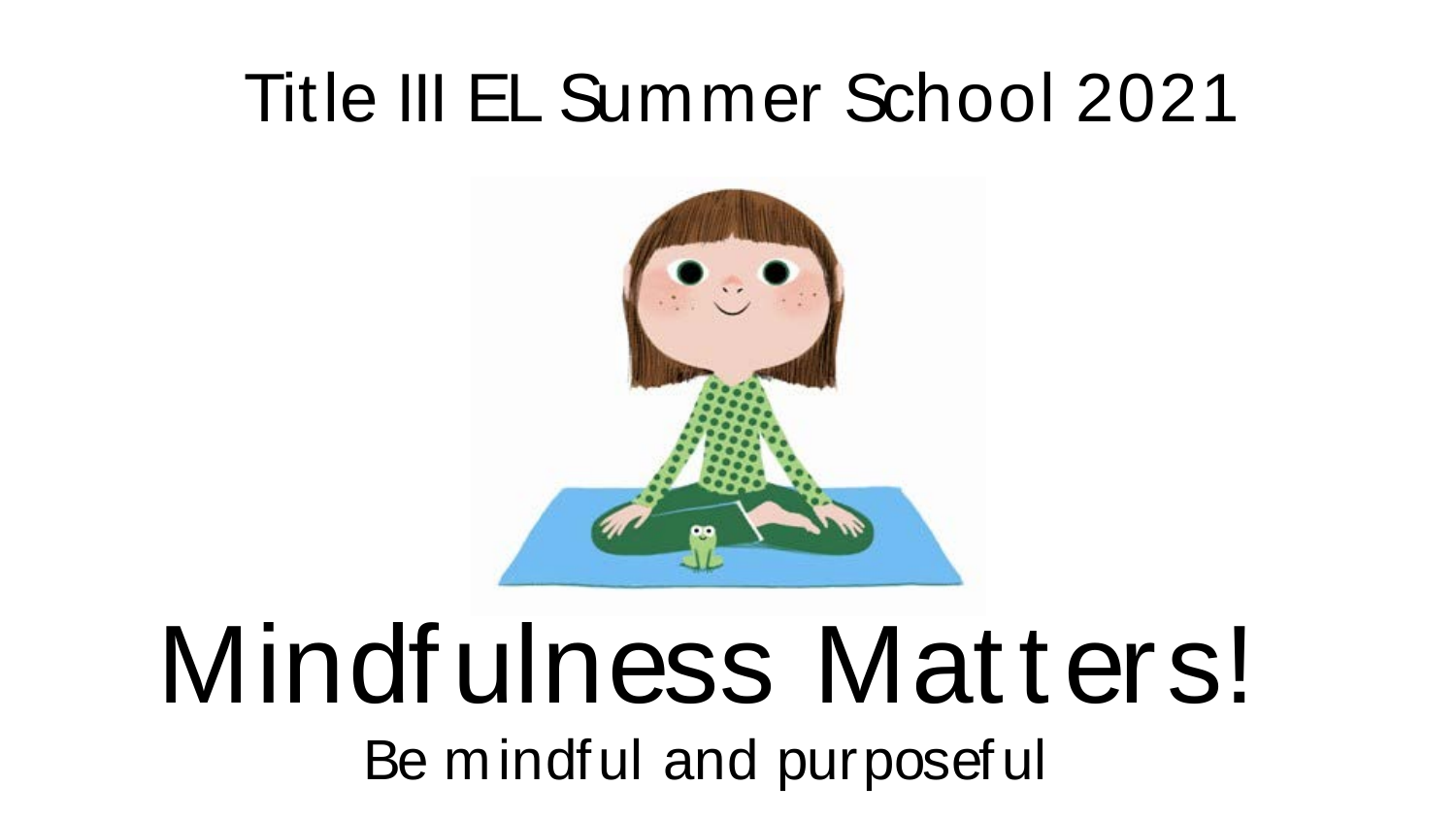#### Anchor Texts: Listening with My Heart and I Can Do Hard Things



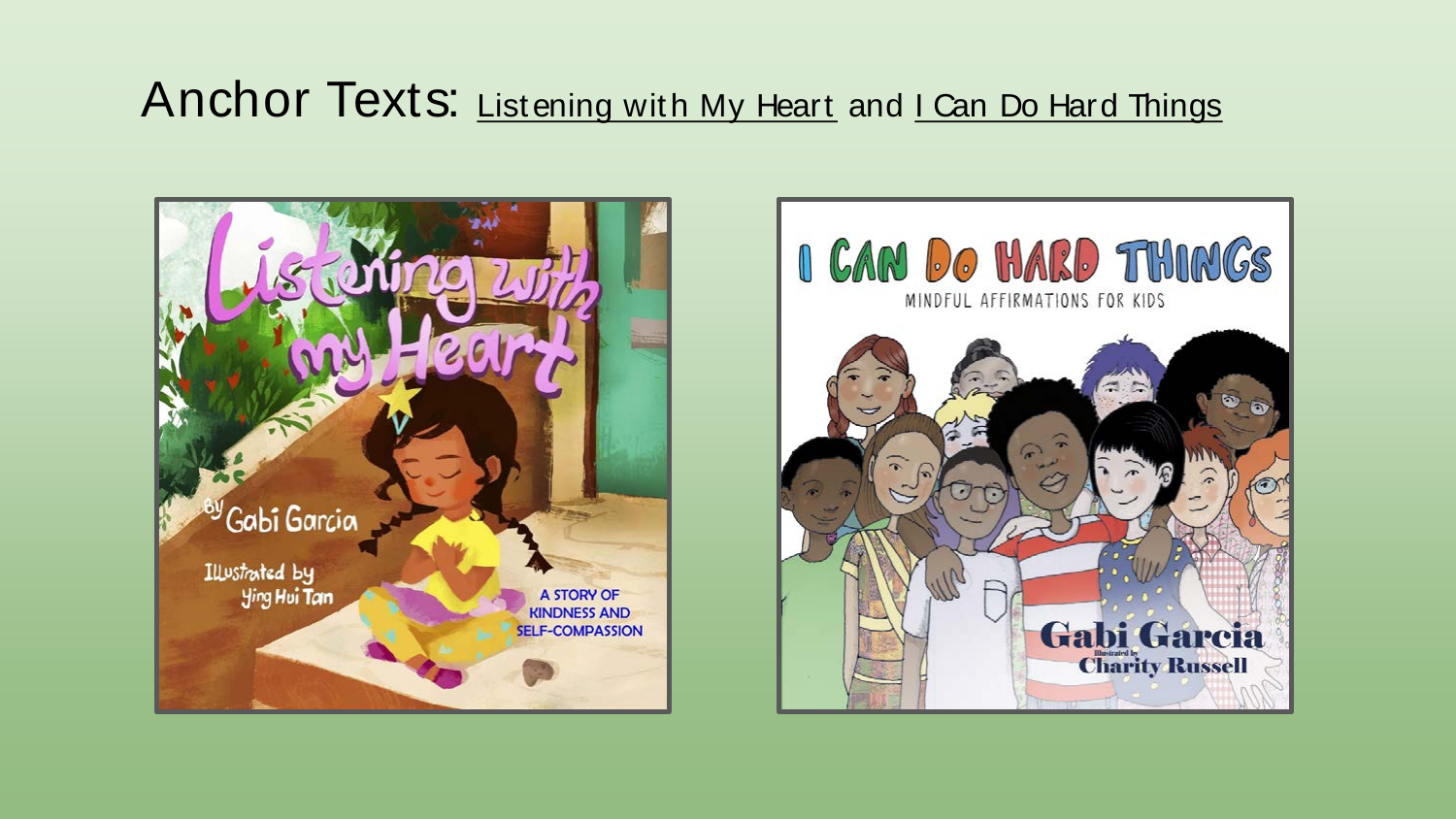## Teaching Resources





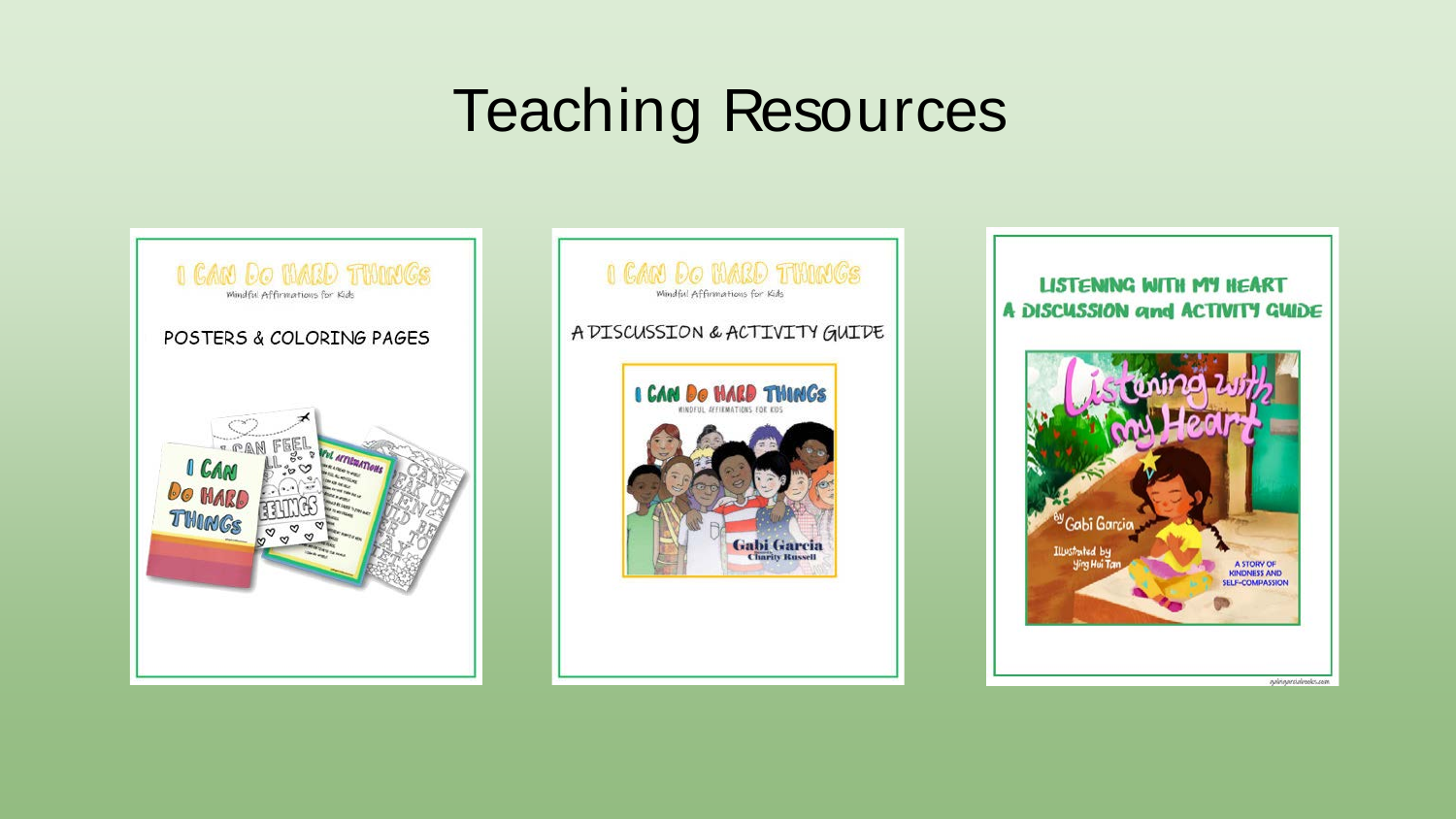# ●Yo Re Mi as visiting artist

- One stroke caligraphy (art lesson)
- Zentangle (art lesson)
- Guided m editation/ Tai Chi (Chinese School of Andover)
- Flow er breathing/ Yoga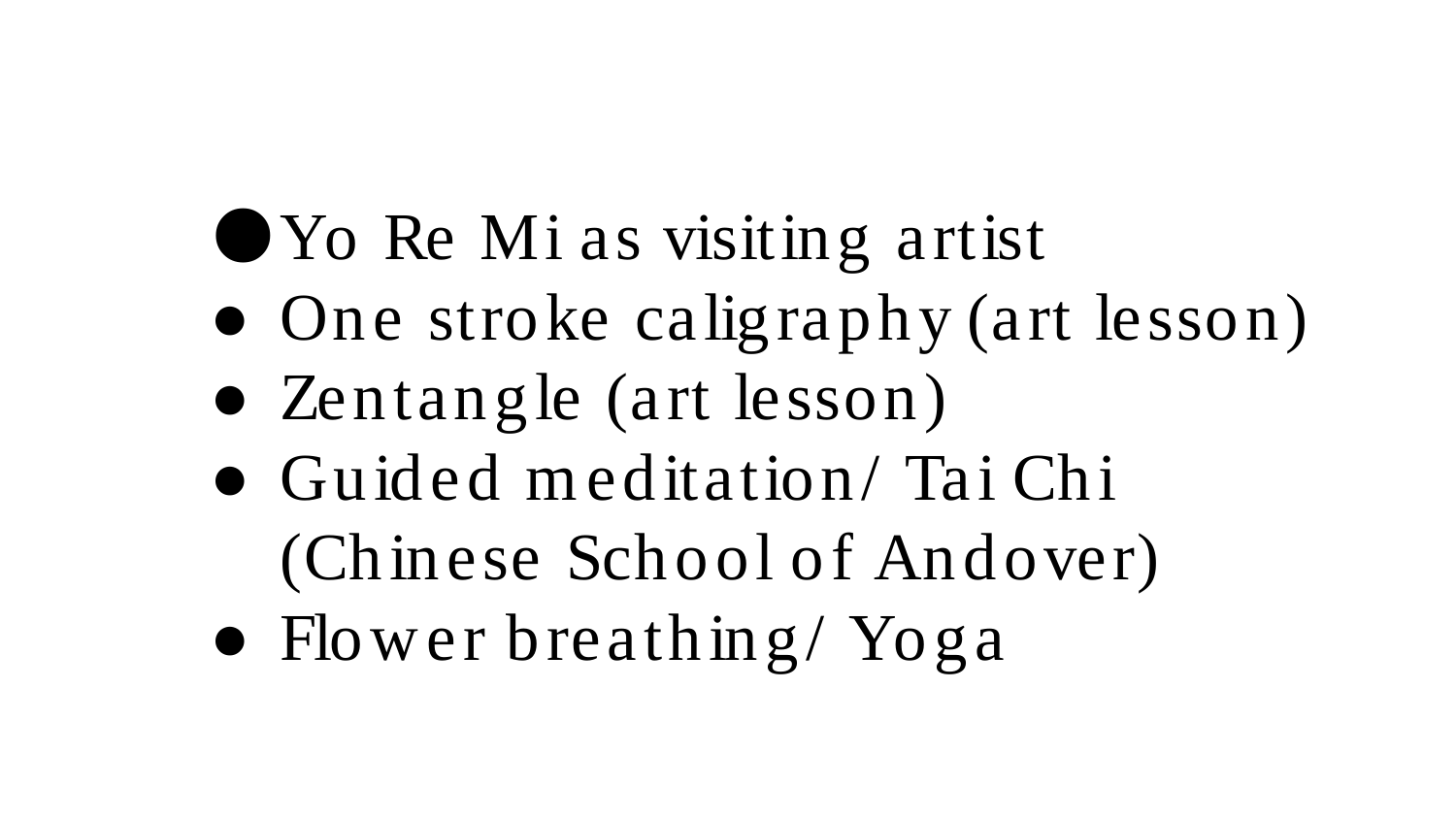









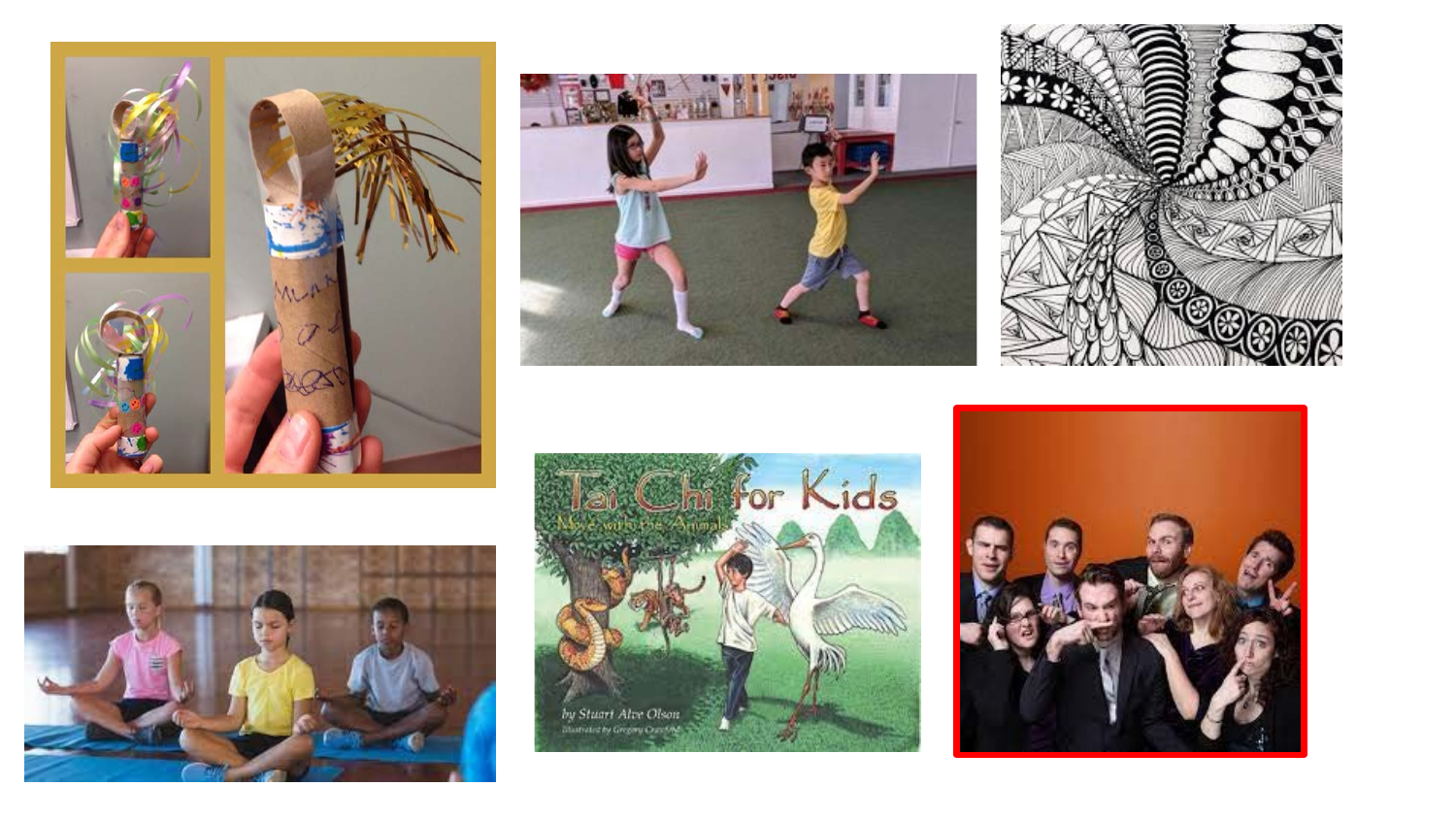



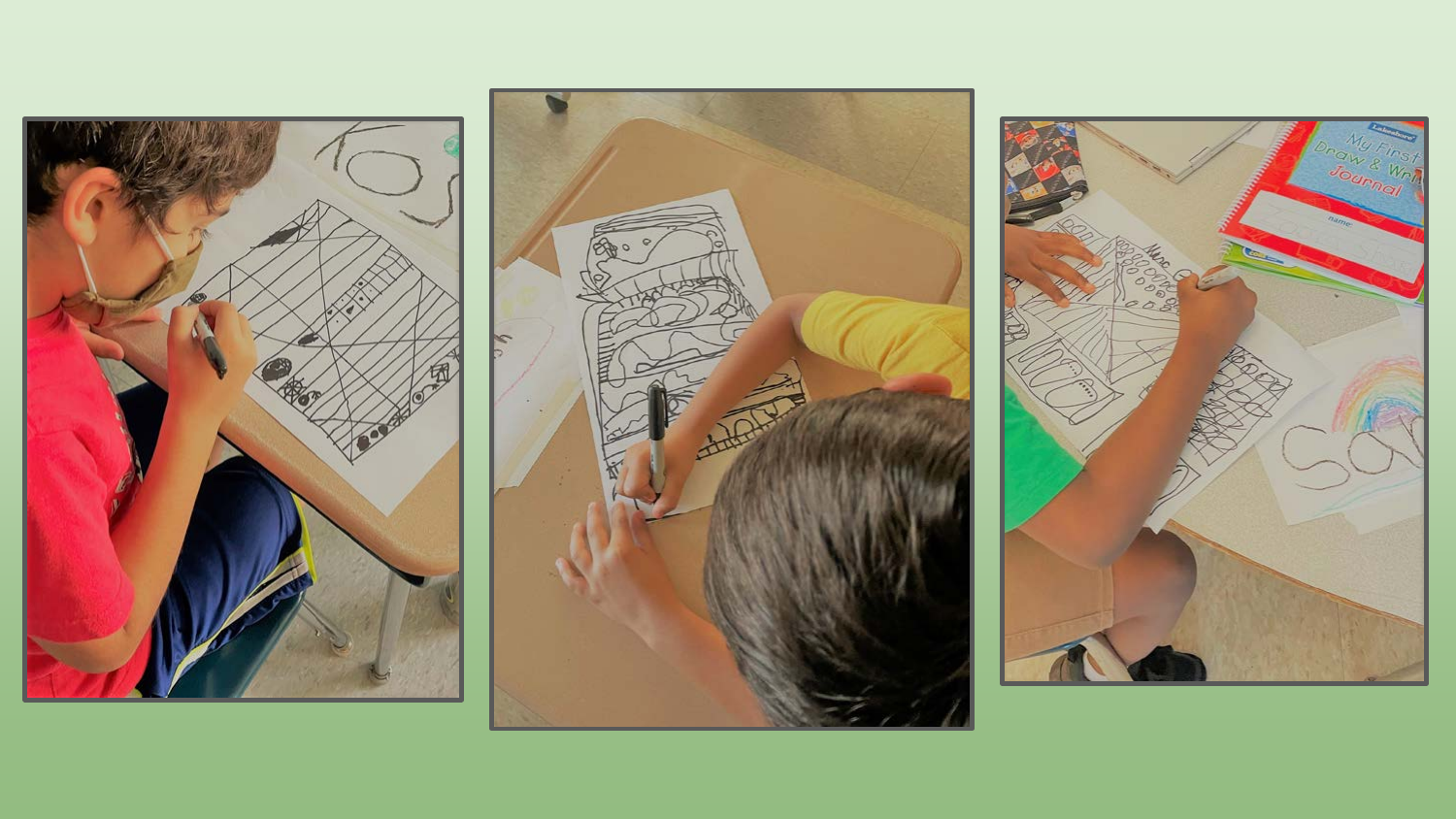

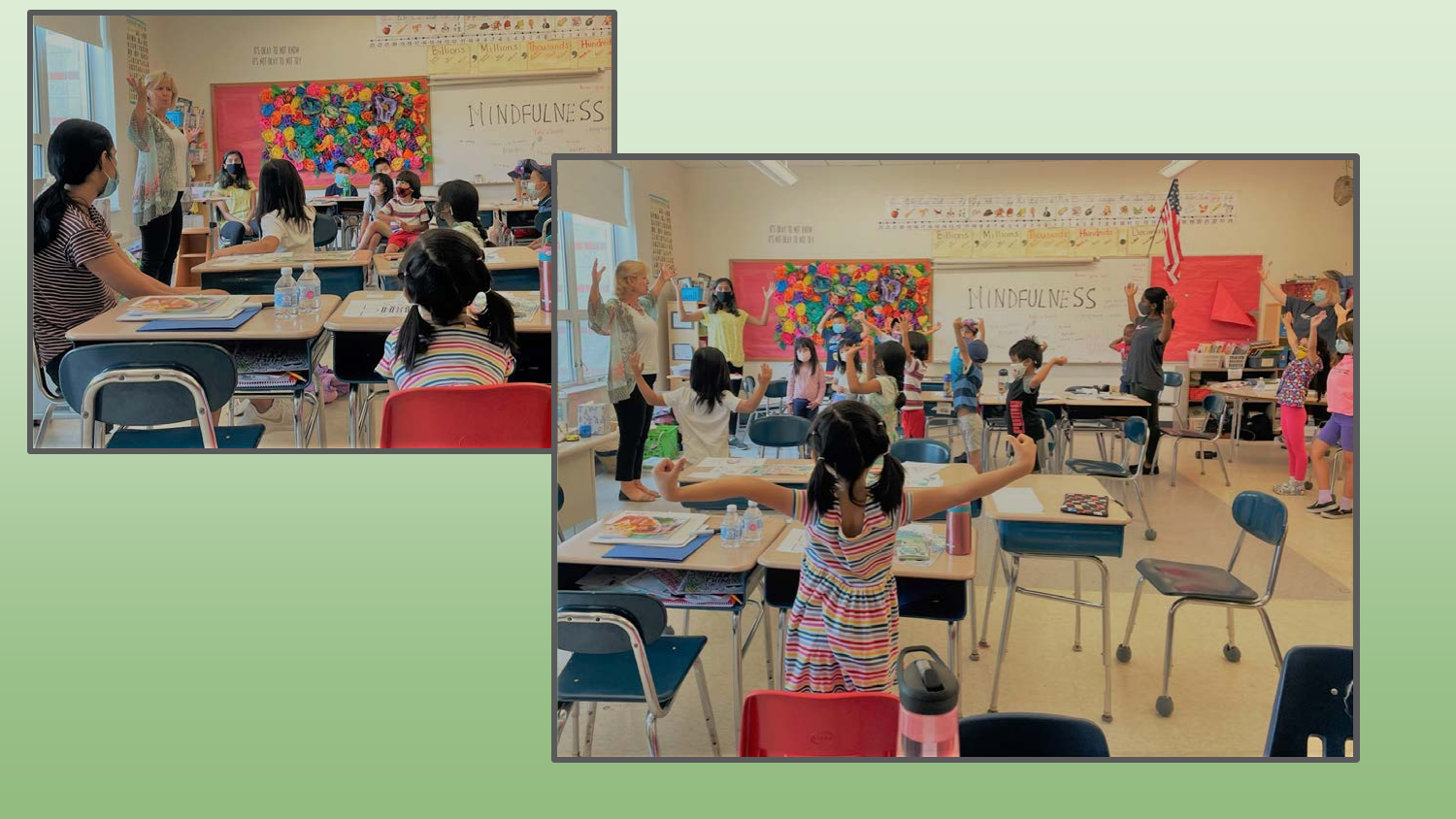

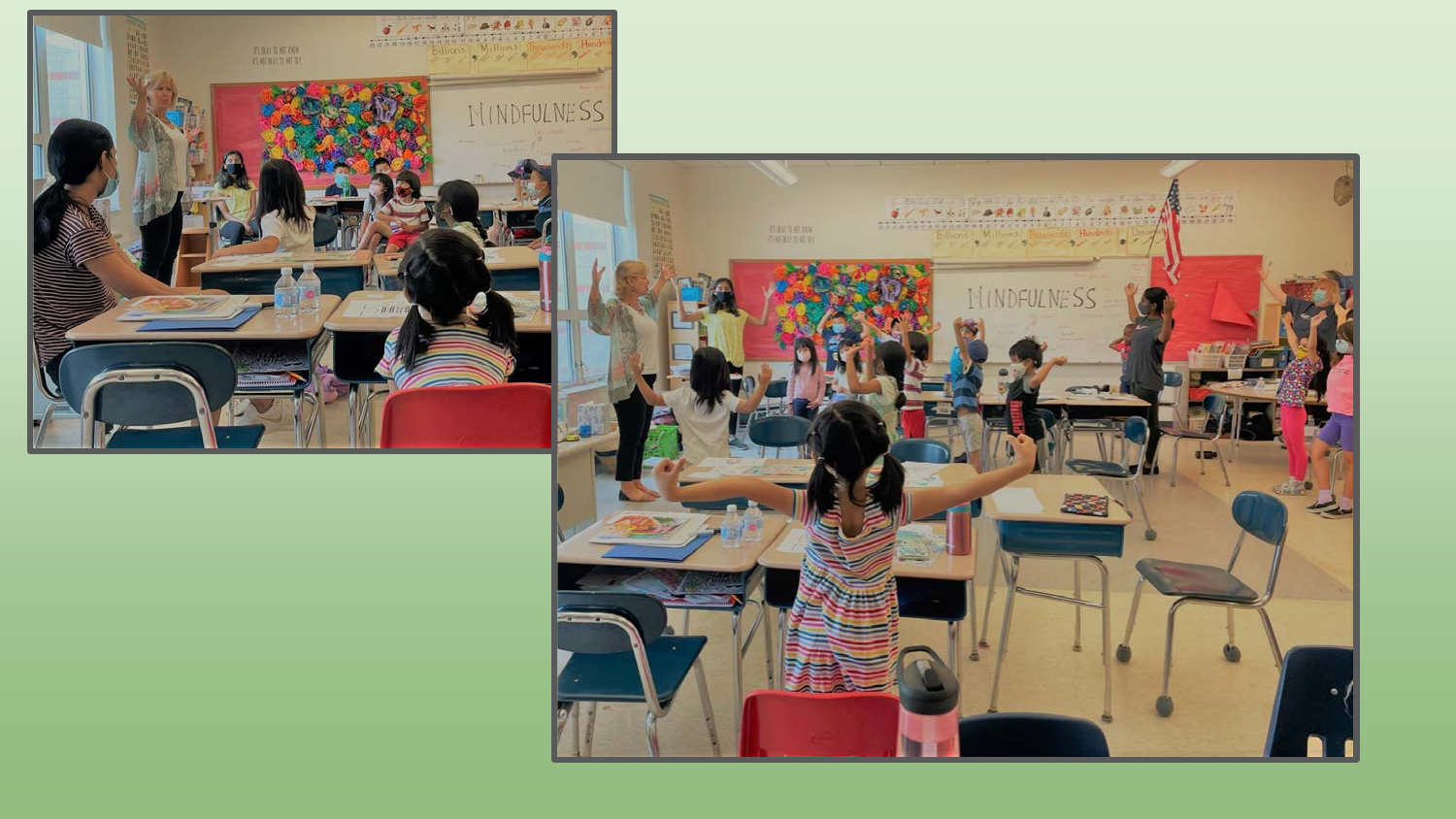

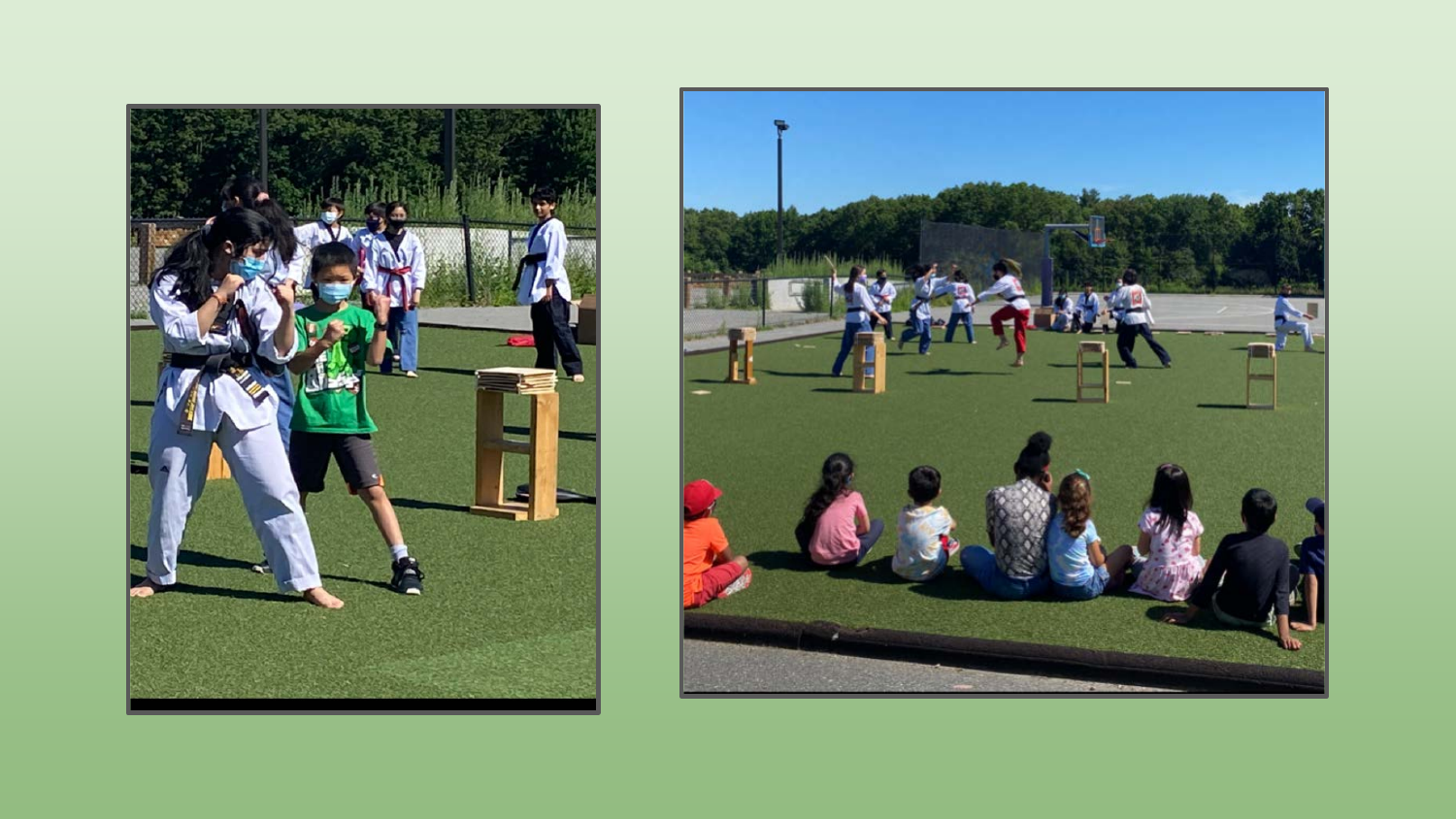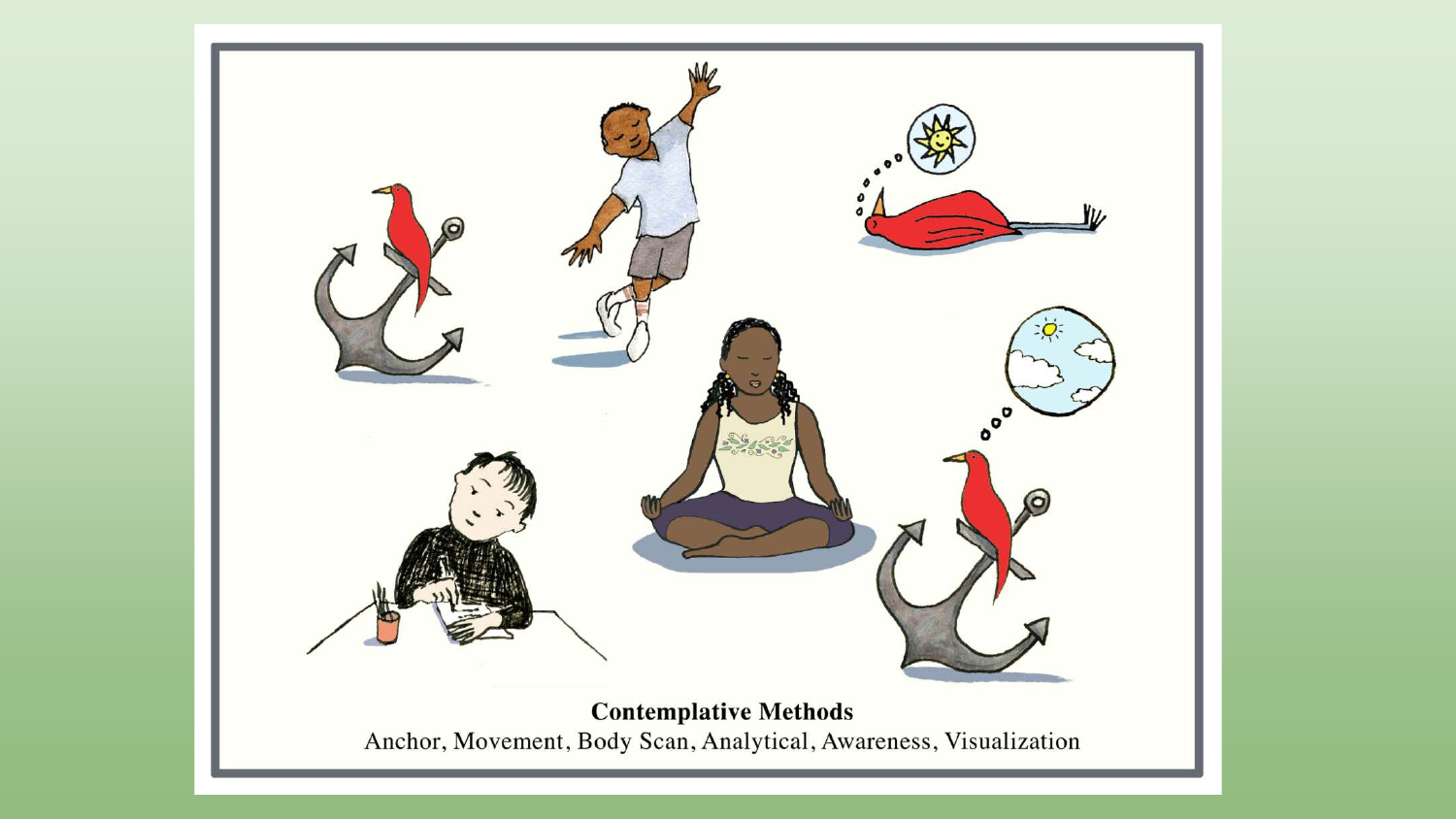## **Creating Mindful Moments with Legos**

- Show story comprehension with legos
	- Create peaceful lego structures

## **Epic Book Collection:**

https://drive.google.com/file/d/1XOkUNTb3t84RECl3es yz-a4ONHGGVZqn/view?usp=sharing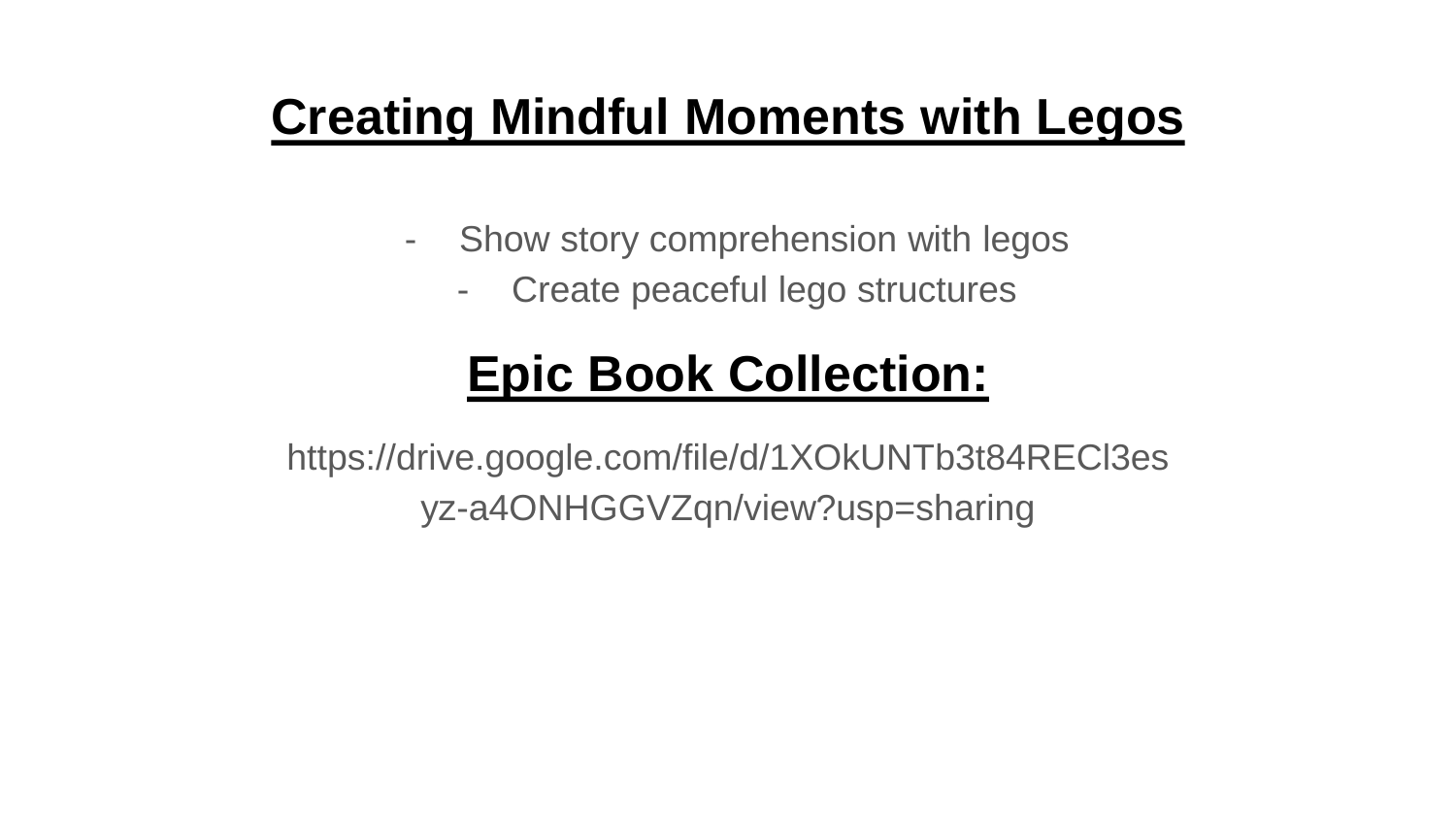### Week 1

| Day                     | Monday June 21 | Tuesday June 22                                            | Wed June 23                      | Thurs June 24              |
|-------------------------|----------------|------------------------------------------------------------|----------------------------------|----------------------------|
| Literature              |                | am Peace                                                   | I am Peace                       | Listening with My<br>Heart |
| <b>Mindful Activity</b> |                | Yoga<br><b>Focused Brain vs</b><br><b>Distracted Brain</b> | We Share<br>Peace                |                            |
| <b>Project/Guest</b>    |                | Nancy DiSalvo-<br>9:30<br>yoga calm<br>breathing           | Intro to SeeSaw<br>Mrs. McNeeley | Mr. Shin- karate<br>9:30   |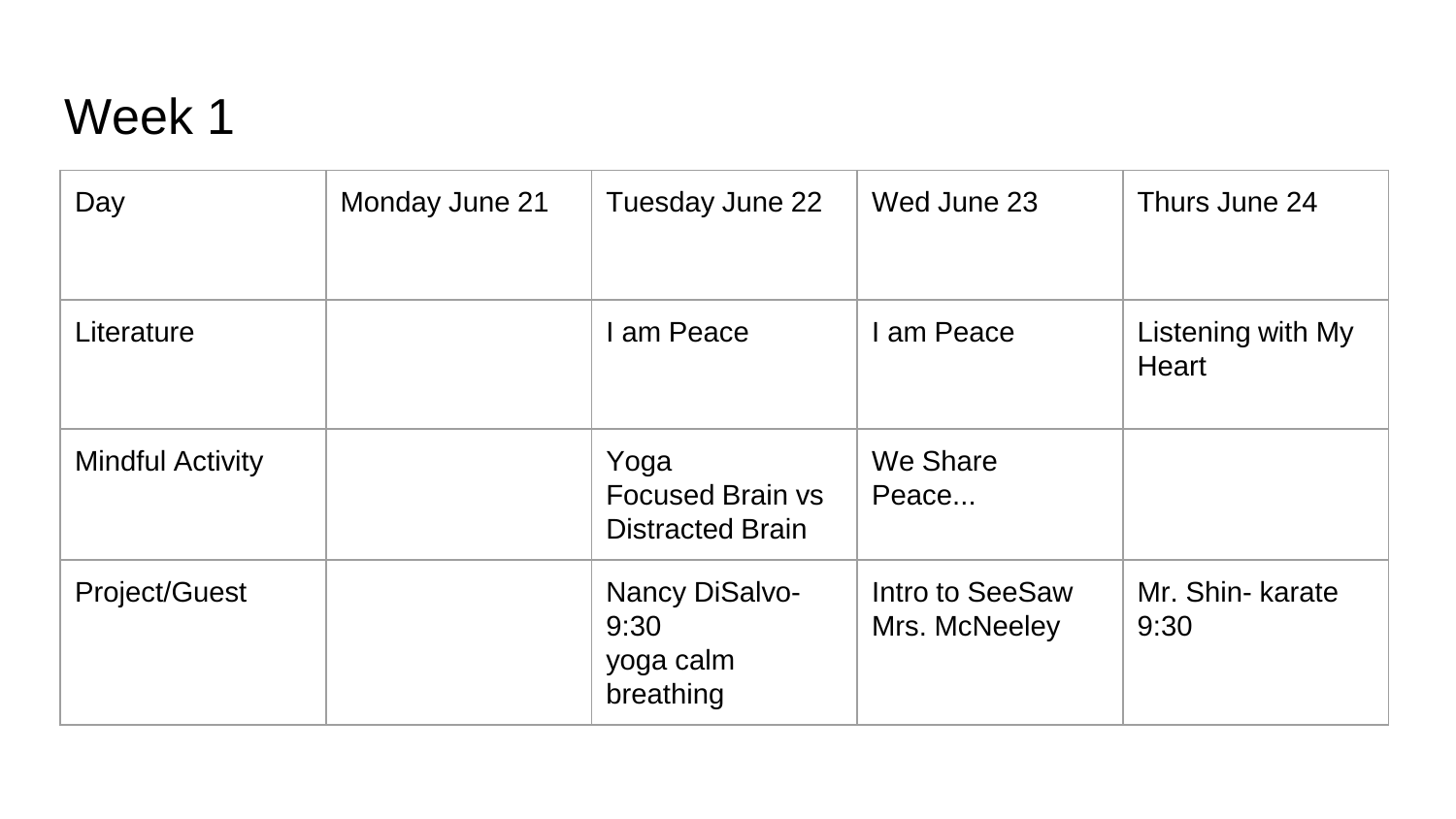### Week 2

| Day                     | Monday June 28 | Tuesday June 29 | Wed June 30            | Thurs July 1                          |
|-------------------------|----------------|-----------------|------------------------|---------------------------------------|
| Literature              |                |                 |                        |                                       |
| <b>Mindful Activity</b> |                |                 |                        |                                       |
| Project/Guest           |                | Tai chi         | Nicolette 930/<br>1030 | <b>Rock Climbing</b><br>with Mr. Otis |